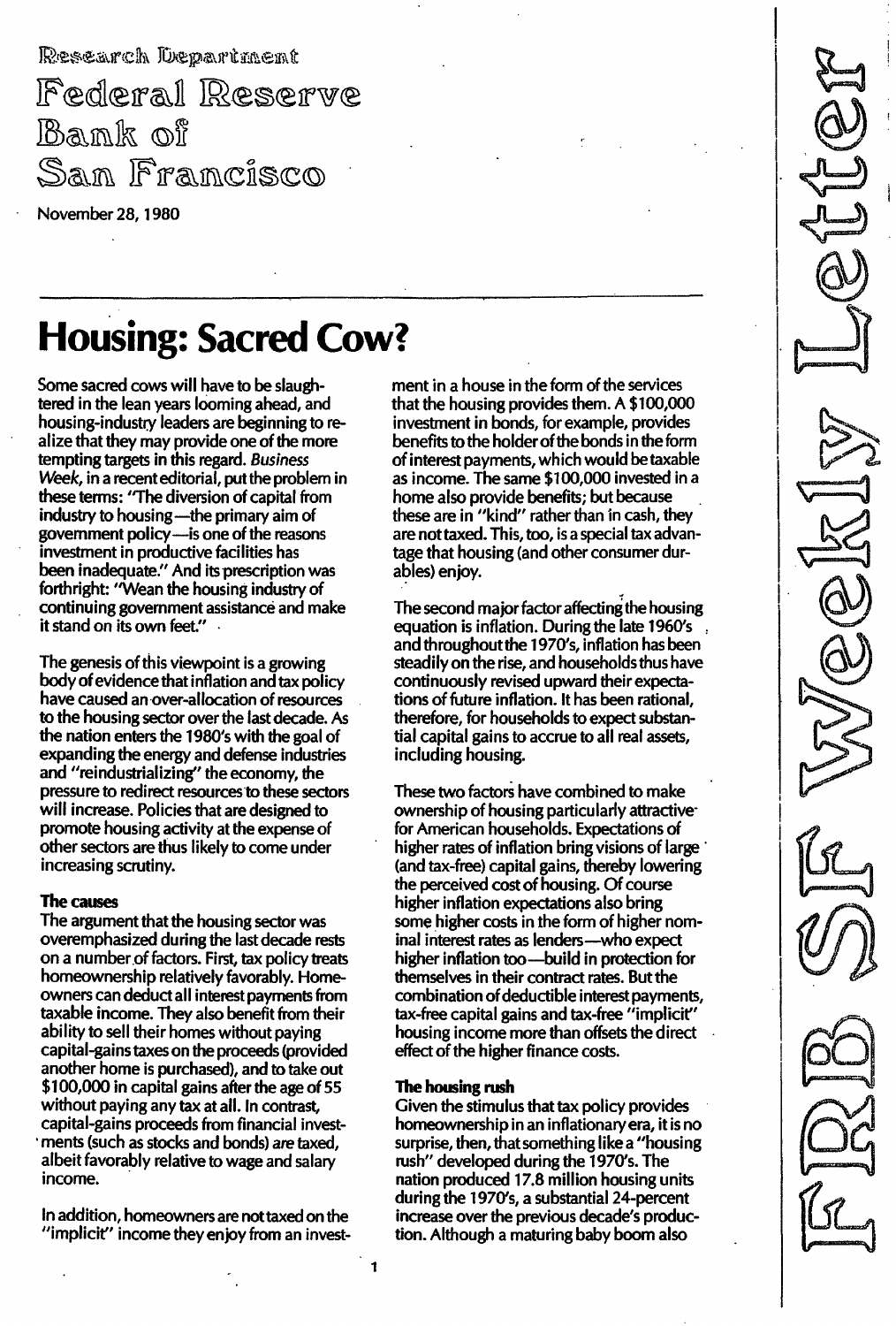Research Department

# Federal Reserve Bank of San Francisco

Opinions expressed in this newsletter do not necessarilv reflect the views of the rnanagement of the Federal Reserve Bank of San Francisco, nor of the Board of Governors of the Federal Reserve System.

caused the number of individuals of homebuying age to grow rapidly during this period, by the end of the decade the number of occupied housing units per capita was at an all-time high.

In addition, contrary to the relatively minor role played by "no-frills" housing, the quality-as well as the quantity-of housing was on the rise during the last decade. The average home in 1979 had a greater floor area, more bathrooms and bedrooms, and more amenities (such as garage space and central air conditioning) than a new home in 1970.

All of this is suggestive of a major shift of real resources to the housing sector, a pattern that is reflected, too, in credit flows. During the 1970's, \$586 billion flowed into home fium nancing. This represents an increase in the share of mortgages in total flows from an average of 19 percent in the 1 960's to a 20.5-percent share in the 1970's. Still, government-sponsored institutions played a major role here, financing almost onefourth of all home mortgages in the 1970's (see chart).

This picture of an inflation and tax-distorted boom in the housing sector does not square with many people's perspective on the housing market. Housing leaders are more apt to remember the volatility of the industry than its substantial growth, because many fortunes have been lost in the increasingly wide fluctuations affecting the industry. In the 1973-75 downturn, and again in the 1 978-80 downturn, housing starts declined by half or more. More fundamentally, many policymakers perceive that a dual crisis is developing in housing: owner-occupied housing is becoming "unaffordable" and the rental market is dwindling. These are very likely surface man-

j

ifestations, however, of the housing rush described above.

---------- . -. \_. -

#### **Affordability**

There is no doubt that the purchase price of housing has risen relative to other prices in recent years. Between 1970 and 1980, the price of a single-family home of a.given quality increased at about a 9.3-percent annual rate, as compared with a 6.8-percent annual rise in overall consumer prices (as measured by the deflator for personal-consumption expenditures). In addition, this increase in real housing prices has been accompanied by a sharp rise in mortgage rates.

On the surface, this combination suggests that the costs of homeownership have risen. The true cost of housing, however, includes: not only interest costs (and maintenance, taxes, and so on) but also the expected capital gains accrual, all after taxes. On this basis, it is not at all clear that the cost of housing has risen. Indeed, the evidence cited above on the increased quantity and quality of housing services being consumed suggests that housing costs have probably fallen overall during the 1970's, despite the rise in prices and interest rates.

The convention of a fixed-payment mortgage and a limit on the ratio of mortgage payments to current income, of course, cause some households to experience difficulty qualifying for a loan and taking advantage of these lower costs. This problem-called the "affordability" constraint-is undoubtedly important for many families, particularly during periods of tight money.

Over the last decade, however, this constraint apparently was not very binding. Homeownership appears to have continued to rise, and even first-time buyers (young families) are homeowners in increasing proportions. In 1 970, only about 39 percent of households with heads under the age of 30 were owneroccupants; by the middle of the 1970's, that proportion had increased to over 46 percent.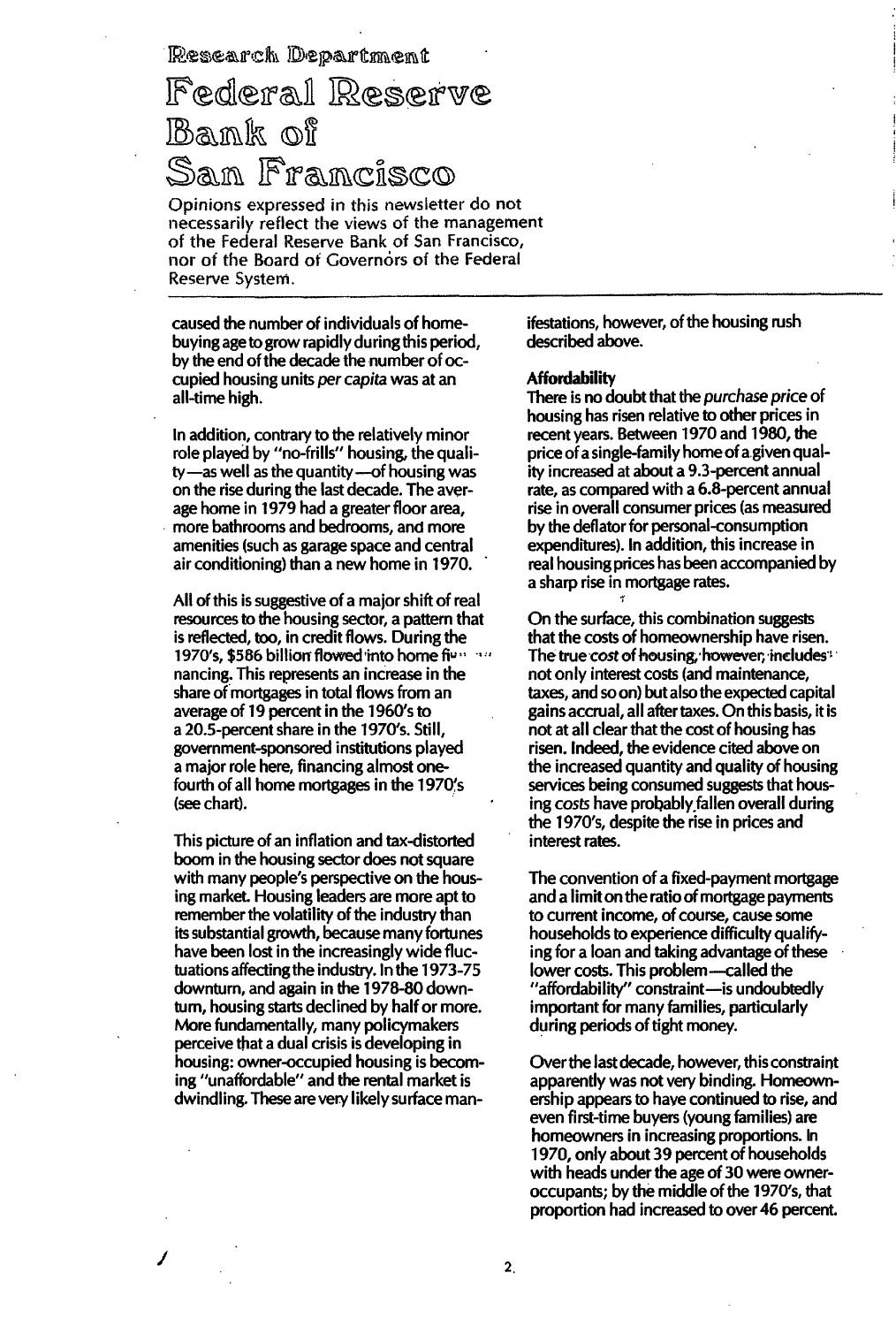

The fact that such trends occurred in the face of mortgage rates and housing prices that were rising faster than income has several explanations. First, banks substantially eased the terms of their loan-qualification tests when they broadened the definition of "income" to include the second income of a household. Secondly, many households had some latitude to "lend to themselves" by contributing more of their savings to housing than they otherwise would. Finally, new mortgage instruments, such as the graduated payment mortgage, may have helped certain borrowers to partially overcome the constraint imposed by high initial mortgage payments.

#### Rental housing

The performance. of the rental market, paradoxically, has been consistent with the notion of a housing rush. Inflation and tax factorsin addition to distorting the position of housing relative to the rest of the economy-have caused distortions within the housing industry. Since some of the tax advantages enjoyed by homeowners are not available to landlords (tax-free capital gains, for example), the ability of rental housing to "compete" with owner-occupancy has been somewhat limited. As inflation expectations have risen and made the cost of owner-occupied housing appear low, therefore, the rental market has declined.

This decline has been manifested in several ways. First, the construction of rental property has dropped significantly despite large Federal subsidies. In 1979, total rental-unit construction dropped 20 percent from the preceding year-while the number of unsubsidized starts fell to only half of peak-year volume, and then dropped almost by half again in 1 980. Second, many existing multi-unit properties have been converted to condominiums to satisfy homeownership demands. In 1979, about 195,000 units were converted in this fashion, up substantially from earlier years. But a more subtle form of conversion has also occurred with a drop in

the proportion of rented single-family homes. Between 1970 and 1976 alone, the proportion of single-family homes occupied by renters dropped from 19.3 percent to 16.6 percent.

Yet these changes must be viewed as a symptom of the overall rush to housing rather than a separate trend. The movement away from rental housing, including the conversion of rental housing to owner-occupancy status, represents a natural consequence of the market's adjustment to the combined impact of inflation and tax regulations.

#### The future

Any policy moves to channel resources into "reindustrialization" will have to deal with the inflation and tax factors that have distorted the economy's natural patterns of resource allocation duringthe past decade or so. It will be necessary to bring the tax treatment of housing and other investments into line if the distortions in investment patterns are not to persist. In addition, the relative tax treatment of landlords and owner-occupants may have to be reconsidered to address the issue of imbalances within the housing sector.

Housing may, ironically, enjoy benefits from a rationalization of housing and general investment policy. The industry's major problem in recent decades has been the volatility rather than the nominal level of activity. Measures taken to stabilize the relationship between housing and the rest of the economy may thereby reduce the heavy costs of excess capacity in this feast-or-famine industry. Housing is likely to remain a sacred cow, but the beast may actually be healthier with a leaner yet more consistent diet in the decade ahead.

Randall Pozdena and William Burke